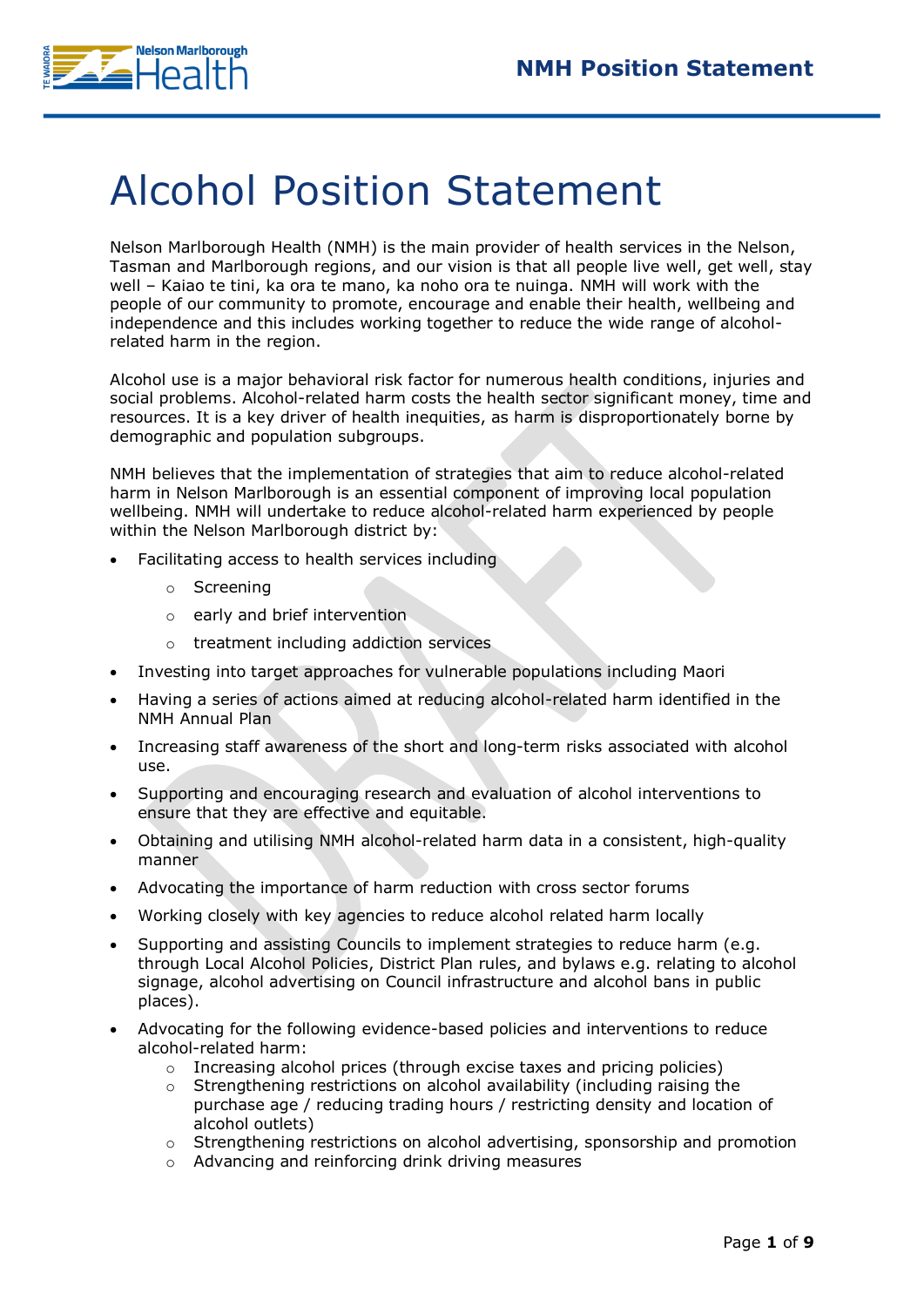

-

# **SUMMARY OF EVIDENCE**

### **Alcohol-related harm**

Alcohol use is a major risk factor for more than 200 acute and chronic health conditions, including heart disease, injuries, cancer, psychiatric and neurological conditions, gastrointestinal disease, and birth defects including fetal alcohol spectrum disorder (FASD).

Approximately 5.9% of all deaths worldwide<sup>1</sup> and 5.4% of all premature deaths in New Zealanders under 80 years old are attributed to alcohol.<sup>2</sup>

It is estimated that alcohol accounts for approximately 4% of total health loss in New  $Z$ ealand. $3$  Alcohol alters the mood and impairs memory and psychomotor function. People who consume alcohol are less inhibited and therefore more likely to take risks and behave aggressively, which could lead to motor vehicle crashes, falls, drowning, poisoning, assault, self-inflicted injury, suicide and homicide. For almost all conditions, heavier alcohol use means higher risk of disease or injury.<sup>4,5</sup> It also contributes to diabetes, sleep disorders, and infectious diseases such as pneumonia and tuberculosis.

Children and young people experience significant harms from their own drinking and the drinking of others. Alcohol exposure during pregnancy increases the risk of a child being born with physical and developmental disabilities associated with FASD. Alcohol use by young people can also alter brain development, making young people more vulnerable to a range of negative social and educational outcomes.

*In addition to health harms*, significant social harm results from alcohol use: 12.2% of New Zealand adults in a national survey reported experiencing harmful effects from their own drinking on friendships, social life, home life, work/study/employment opportunities, financial position, legal problems or difficultly learning.<sup>6</sup> Overall, more New Zealanders

<sup>1</sup> World Health Organisation (2018) Alcohol Fact Sheet 5 February 2018. Retrieved from <http://www.who.int/news-room/fact-sheets/detail/alcohol>

<sup>2</sup> Connor, J.,Kydd,R.,Shield,K.,Rehm, J. (2013). Alcohol-attributable burden of disease and injury in New Zealand: 2004 and 2007, Research report commissioned by the Health Promotion Agency. Wellington: Health Promotion Agency.

<sup>3</sup> Ministry of Health. (2017) Health and Independence Report 2016. *The Director-General of Health's Annual Report on the State of Public Health*. Wellington: Ministry of Health. Retrieved from [https://www.health.govt.nz/system/files/documents/publications/health-independence-report-2016](https://www.health.govt.nz/system/files/documents/publications/health-independence-report-2016-apr17.pdf) [apr17.pdf](https://www.health.govt.nz/system/files/documents/publications/health-independence-report-2016-apr17.pdf)

<sup>4</sup> Rehm, J., Baliunas, D., Borges, G. L., Graham, K.,Irving, H., Kehoe, T., et al. (2010). The relation between different dimensions of alcohol consumption and burden of disease: An overview. *Addiction,* 105(5), 817–843

<sup>5</sup> Room, R., Babor, T., & Rehm, J. (2005). Alcohol and public health. The Lancet, 365(9458), 519–530.

<sup>6</sup> Ministry of Health. (2009) *Alcohol Use in New Zealand: Key results of the 2007/08 New Zealand Alcohol and Drug Use Survey*. Wellington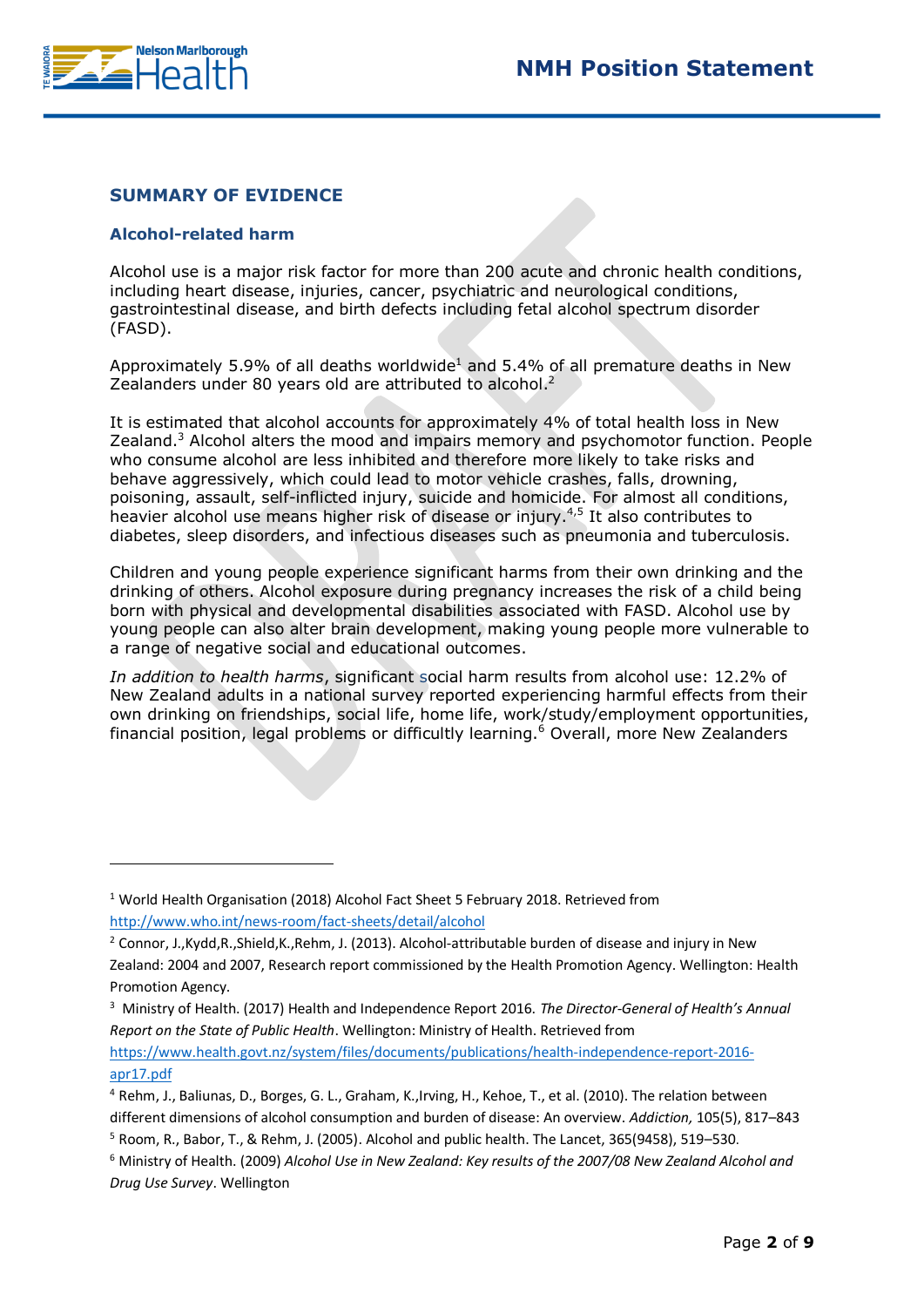

-

report being harmed from the drinking of others than from their own drinking, with women and young people disproportionately affected by others' drinking.<sup>7</sup>

The economic cost of alcohol-related harm in New Zealand is significant. Harmful alcohol use costs New Zealand an estimated \$5 billion each year<sup>8</sup> (expressed in 2005/6 currency) of diverted resources such as insurance, lost wages, healthcare costs, road crashes, and police and justice costs. A recent update suggests that the current cost could now be as high as \$7.85 billion per year.<sup>9</sup>

Alcohol is a key driver of crime in New Zealand, particularly family violence. NZ Police estimate that;<sup>10</sup>

- approximately one third of all Police apprehensions involve alcohol
- half of serious crimes are related to alcohol
- At least one third of all criminal offenders had consumed alcohol prior to committing an offence.

Harm from drink driving is also substantial- 29% of drivers in all fatal crashes between 2014 and 2016 were reported as having consumed alcohol/drugs. $^{11}$ 

#### **Inequities in alcohol-related harm**

Alcohol-related harm is experienced variably throughout the population. Men have a higher rate of alcohol-related mortality than women and Māori have a higher rate than non-Māori. Evidence clearly demonstrates that Māori suffer disproportionately from a wide range of alcohol-related harms compared to non-Māori. New Zealanders with lower socioeconomic status also bear a disproportionate burden of alcohol-related harm. Children are particularly vulnerable to alcohol-related harm caused by the drinking of others.

#### **Cost of alcohol-related harm to the health sector**

Alcohol-related harm costs the health sector significant money, time and resources. Intoxicated patients impact negatively on staff and other patients. An estimated 35% of injury-based emergency department presentations are alcohol-related $^{12}$ .

During the 2016/17 Financial Year 1,280 patients presented to NMH Emergency Departments (ED) with signs of intoxication peaking over the summer period. Over the 2017/18 summer period (Dec-Feb), 4.5% of patients presenting to ED showed signs of

 $^7$  Babor, T., Caetano, R., Casswell, S., Edwards, G, Giesbrecht, N., Graham, K., Grube, J. et al. 2010. Alcohol: no ordinary commodity. Research and public policy. 2nd ed. New York: Oxford University Press

<sup>8</sup> Slack A, Nana G, Webster M, et al. Costs of harmful alcohol and other drug use. BERL Economics 2009:40

<sup>9</sup> Nana, G. (2018). Alcohol costs, but who pays? Alcohol Action Conference, August 15, Wellington.

<sup>&</sup>lt;sup>10</sup> NZ Police (2014) Framework for preventing and reducing alcohol-related offending and vicitimisation 2010-2014 Retrieved from [http://www.police.govt.nz/about-us/publication/online-version/framework-preventing](http://www.police.govt.nz/about-us/publication/online-version/framework-preventing-and-reducing-alcohol-related-offending-and#impact)[and-reducing-alcohol-related-offending-and#impact](http://www.police.govt.nz/about-us/publication/online-version/framework-preventing-and-reducing-alcohol-related-offending-and#impact)

 $11$  Ministry of Transport (2016) Alcohol and drugs 2016 retrieved from

<https://www.transport.govt.nz/assets/Uploads/Research/Documents/Alcohol-drugs-2017.pdf>

 $12$  Humphrey, G., Casswell, S. Han, D.Y. 2003. Alcohol and injury among attendees at a New Zealand emergency department. New Zealand Medical Journal 116(1168)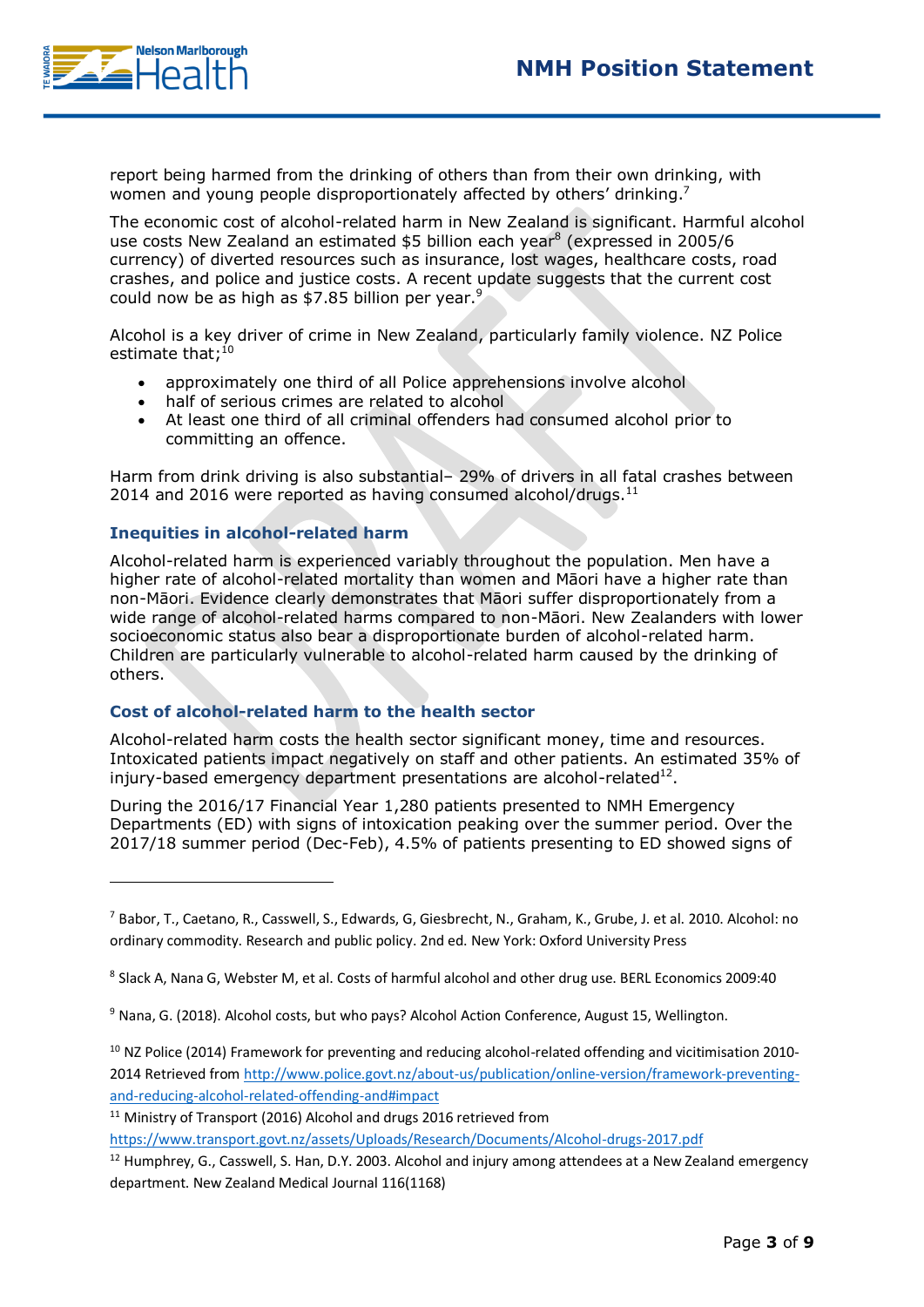

intoxication. Intoxicated presentations peaked during weekend nights and in the early hours of the morning. Presentations to ED and St John Ambulance Services are highest

among females aged under 25 years, or between 40-44 years old and males between 20- 29 years and  $50 - 54$  years.<sup>13</sup> The estimated annual cost burden of intoxicated patients attending ED was \$435,840 (based on the national average cost of \$350,75).<sup>14</sup>

# **NZ DRINKING PATTERNS**

### **Alcohol is widely available in NZ**

Alcohol is easily accessible from a wide variety of outlets and to anyone aged 18 years and over. It can be purchased seven days a week, on most days of the year, and consumed at on-licence premises, club licence premises, special licence events, or purchased from an off-licence and consumed elsewhere. Seventy eight percent of New Zealanders live within 1.5km of any on-licence or off-licence premises.<sup>15</sup>

Alcohol is more widely available now than in the past: In 2018 $^{16}$ , the number of premises nationally which held an alcohol licence was 12,099; this has increased from 6,295 in 1990.

Alcohol has also become more affordable over time, mainly due to incomes increasing at a faster rate than alcohol prices. Since 2012, beer, spirits and liqueurs have become 10% more affordable, whilst wine has increased in affordability by 20%.<sup>17</sup>

# **Drinking patterns in NZ**

Most New Zealanders drink at least some alcohol. The 2017/18 New Zealand Health Survey<sup>18</sup> found that 78.7% of adults  $15+$  years had consumed alcohol in the past 12 months. Twenty percent of people drank alcohol hazardously in a way that could harm themselves or others.

Hazardous drinking is defined by the Ministry of Health as an established pattern of alcohol consumption that carries a risk of harming the drinker's physical or mental health, or having harmful social effects to the drinker or others.

-

<https://www.justice.govt.nz/assets/Documents-Other/May-2018-Licences.xlsx>

<sup>13</sup> Nelson Marlborough Health Data 2018

<sup>&</sup>lt;sup>14</sup> Ministry of Health figure

<sup>15</sup> NZ Health Survey Retrieved from [https://www.health.govt.nz/publication/alcohol-use-2012-13-new-zealand](https://www.health.govt.nz/publication/alcohol-use-2012-13-new-zealand-health-survey)[health-survey](https://www.health.govt.nz/publication/alcohol-use-2012-13-new-zealand-health-survey)

 $16$  Data retrieved the Alcohol Regulatory and Licensing Authority from

<sup>17</sup> Health Promotion Agency. (2018). *Trends in affordability of alcohol in New Zealand.* Wellington: Health Promotion Agency Retrieved from https://www.hpa.org.nz/sites/default/files/Final%20Report%20-

<sup>%20</sup>Trends%20in%20affordibility%20of%20alcohol%20in%20New%20Zealand%20April%202018\_0.pdf

<sup>&</sup>lt;sup>18</sup> Ministry of Health (2018) NZ Health Survey 2017 -2018 https://minhealthnz.shinyapps.io/nz-health-survey-

<sup>2017-18-</sup>annual-data-explorer/\_w\_1776bce5/#!/explore-indicators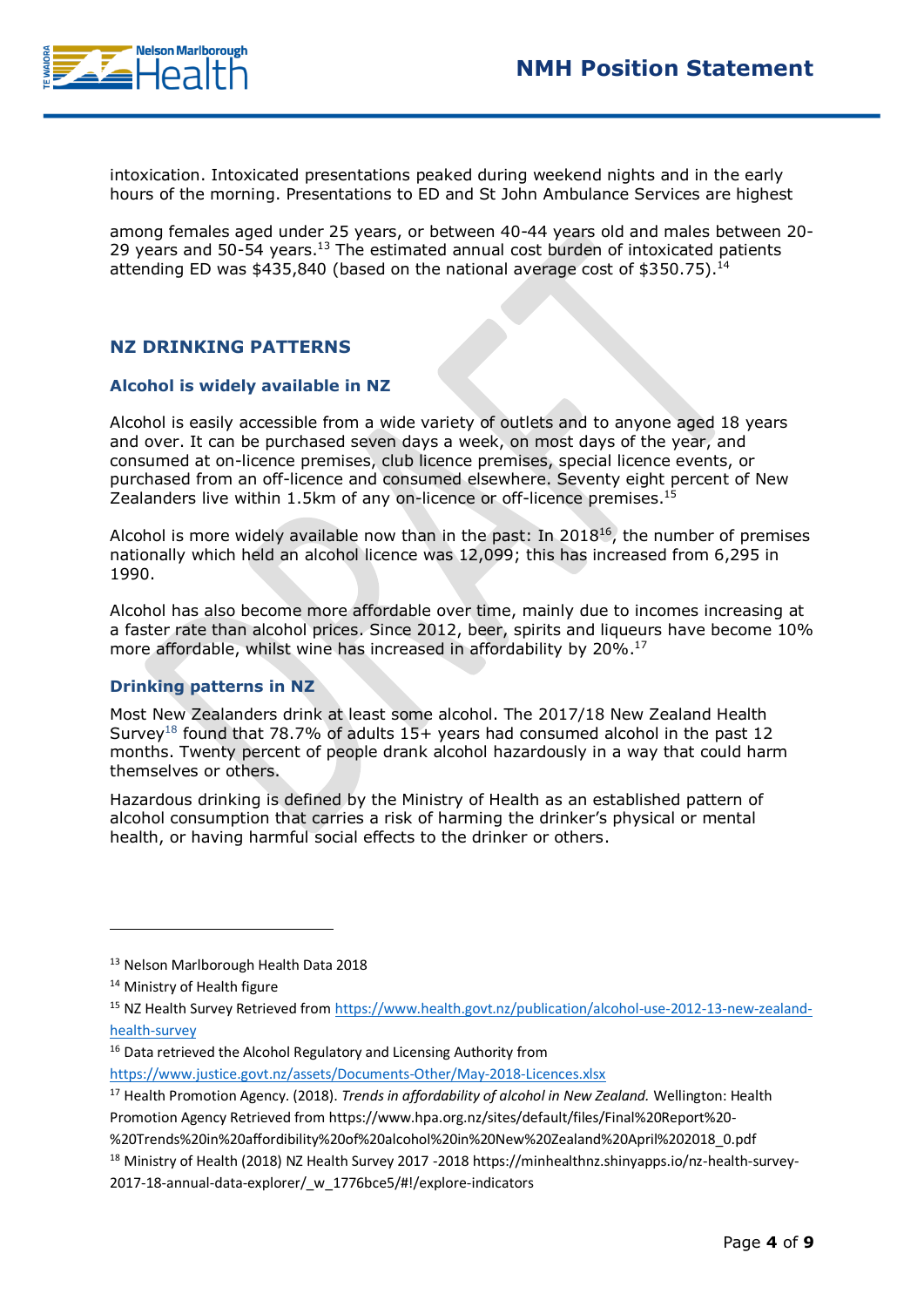

Hazardous drinking rates for men (27.3%) were more than double that of women  $(12.7%)$ , however, for women, this has increased from 8.6% in 2011/12.<sup>18</sup>

Among population groups, the highest levels of hazardous drinking are found among 18- 24 year old males  $(38\%)$ , 25-34 year old males  $(35\%)$ , and Maori men  $(39\%)$ .<sup>18</sup>

Adults aged 45 years and over are one of the fastest growing populations of hazardous drinkers. Between 2011/12 and 2015/16, hazardous drinking significantly increased for those aged 45-54 years old, 55-64 years old, 65-74 years old.

Hazardous drinking increases as deprivation increases, 16% of those living in the least deprived areas are hazardous drinkers compared with 21% of those in the most deprived areas.<sup>19</sup>

Harmful drinking (alcohol consumption that results in physical or psychological harm) is more common amongst Māori and young people.

Early initiation into drinking alcohol is a risk factor for alcohol-related harm in young people.<sup>19</sup> However more 15 to 17 year olds are choosing not to drink alcohol and, if they do drink, fewer are drinking at harmful levels. 43% had not drunk alcohol in the past year. <sup>19</sup> 7% are classified as hazardous drinkers.

# **How the current law impacts upon these drinking patterns**

New legislation to control the sale and supply of alcohol was enacted in December 2012. The Sale of Liquor Act (1989) was replaced by the Sale and Supply of Alcohol Act 2012, with an objective to minimise the direct and indirect harms to an individual, society or the community caused by the excessive or inappropriate consumption of alcohol. The Act increased the role of the Medical Officer of Health (MOH) in the licensing process, requiring them to enquire into all types of licence applications. The new Act also provides for local councils to adopt Local Alcohol Policies (LAP) that specify controls on the local availability of alcohol. LAPs are drafted in consultation with the police, alcohol licensing inspectors, and Medical Officers of Health and include community input. As of August  $2017<sup>20</sup>$ , 33 LAPs had been notified, 32 of which had been appealed by the alcohol retail industry. As a result of the appeal process, 71% of LAPs have become less restrictive than the policy originally notified.

The Resource Management Act (1991) legislates how local communities manage the use of land, and requires that a District Plan be developed and adopted. The plan can contain rules concerning location and density of alcohol outlets as well as trading hours.

The Local Government Amendment Act 2001 allows local authorities to impose liquor bans, banning alcohol in public places at certain times. Councils can also implement

http://www.ahw.org.nz/Portals/5/Resources/Documents-

-

other/2017/LAPReport\_2017\_WEB\_amended%2020\_3\_18.pdf

<sup>19</sup> Ministry of Health (2016) *Annual Update of Key Results, NZ Health Survey*

[https://www.health.govt.nz/system/files/documents/publications/annual-update-key-results-2015-16-nzhs](https://www.health.govt.nz/system/files/documents/publications/annual-update-key-results-2015-16-nzhs-dec16-v2.docx)[dec16-v2.docx](https://www.health.govt.nz/system/files/documents/publications/annual-update-key-results-2015-16-nzhs-dec16-v2.docx)

<sup>&</sup>lt;sup>20</sup> Jackson, N. and Robertson, H. (2017). A review of Territorial Authority progress towards Local Alcohol Policy development (2nd edition). Auckland: Alcohol Healthwatch.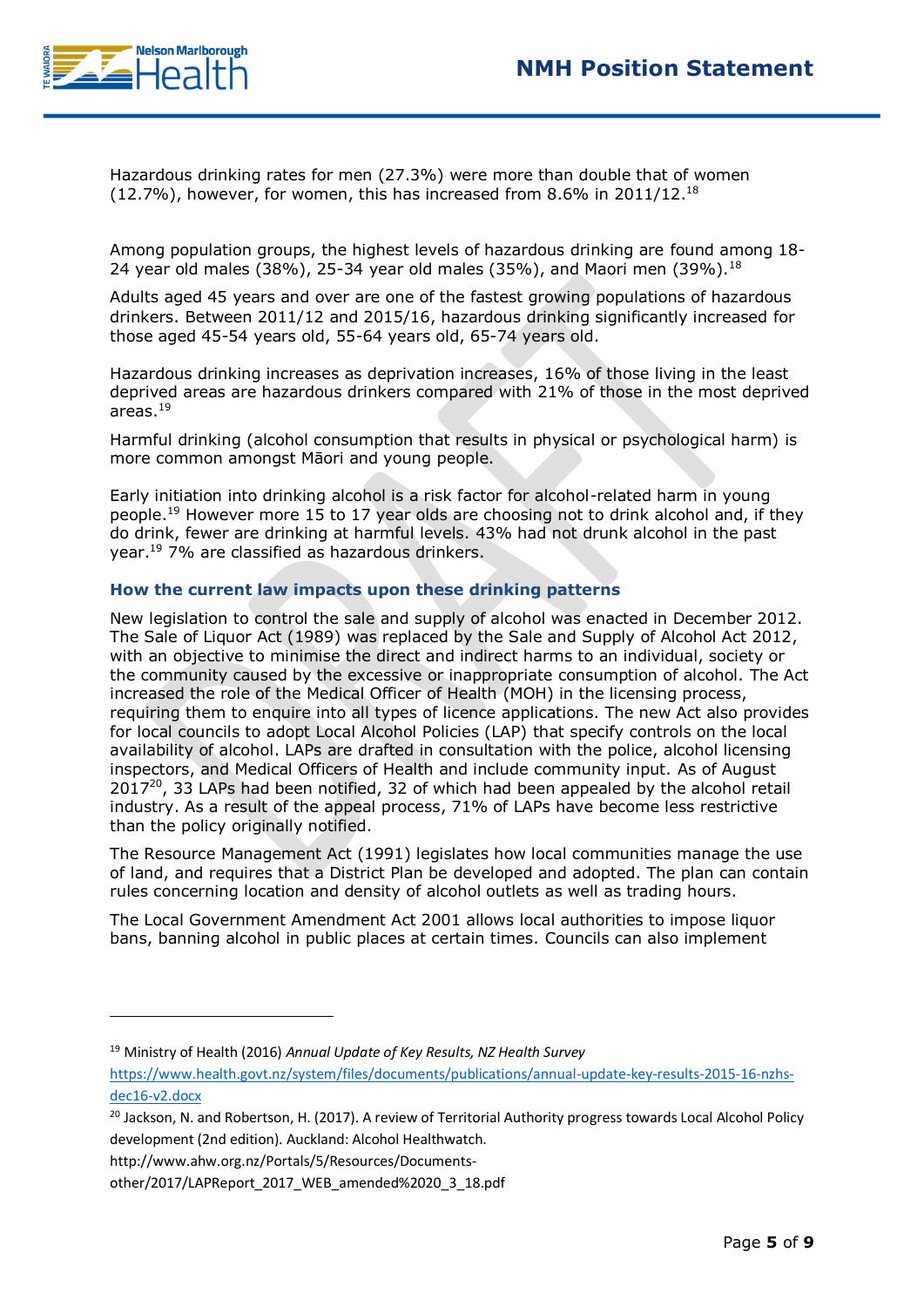

bylaws and policies to reduce the harm from alcohol advertising (e.g. alcohol signage restrictions, advertising on public transport, etc).

In 2011, the Land Transport Amendment Act lowered the blood alcohol concentration (BAC) limit for drivers under 20 years to zero. In 2014, the Limit for drivers over 20 years was reduced to 50mg per 100ml blood.

The Ministry of Health National Drug Policy<sup>21</sup> frames alcohol and other drug (AOD) problems as, first and foremost, health issues. The Policy aims to minimise AOD-related harm and protect health and wellbeing by delaying the uptake of AOD by young people, reducing illness and injury from AOD, reducing hazardous drinking of alcohol, and shifting attitudes towards AOD.

# **EVIDENCE-BASED STRATEGIES TO REDUCE HARM**

There are a number of interventions available to reduce alcohol harm, from individually focused to population-based approaches. Whilst screening and brief interventions for hazardous drinking are effective and can achieve significant health gain, the implementation costs are high. The most effective polices $^{22}$  that can achieve the greatest impact on health at minimal cost are:

- Alcohol excise tax increases
- Restrictions on alcohol advertising
- Reductions to off-licence trading hours

# **Increasing the price of alcohol**

-

Evidence shows that when alcohol prices go up, consumption goes down<sup>23,24</sup>. One of the most effective strategies to reduce the consumption of alcohol in a population is increasing the price of alcohol.

Alcoholic products sold in New Zealand are subject to excise tax, with tax rates varying by type of beverage and alcohol strength. Alcohol excise taxes can be increased to cover the cost of the externalities associated with consumption, to alter behaviour and reduce associated harms, to prevent drinking initiation and to generate revenue to fund public services. Those who drink the most, pay the most in excise tax.

<sup>23</sup> Babor, T., Caetano, R., Casswell, S., Edwards, G, Giesbrecht, N., Graham, K., Grube, J. et al. 2010. Alcohol: no ordinary commodity. Research and public policy. 2nd ed. New York: Oxford University Press.

<sup>24</sup> Ministry of Justice. 2007. The sale and supply of alcohol to under 18 year olds in New Zealand: a systematic overview of international and New Zealand literature. Final Report. Wellington: Ministry of Justice. Available: http://www.justice.govt.nz/publications/global-publications/t/thesale-and-supply-of-alcohol-to-under-18-yearolds-in-new-zealand-a-systematic-overview-ofinternational-and-new-zealand-literature-final-report/11 international-policy-and-legislativeinterventions

<sup>21</sup> <https://www.health.govt.nz/publication/national-drug-policy-2015-2020>

<sup>22</sup> Chisholm, D.; Moro, D., Bertram, M., Pretorius, C. et. Al (2018) *Are the "Best Buys" for Alcohol Control Still Valid? An Update on the Comparative Cost-Effectiveness of Alcohol Control Strategies at the Global Level* Journal of Studies on Alcohol and Drugs 79(4),514-522 Retrieved from <https://www.jsad.com/doi/10.15288/jsad.2018.79.514>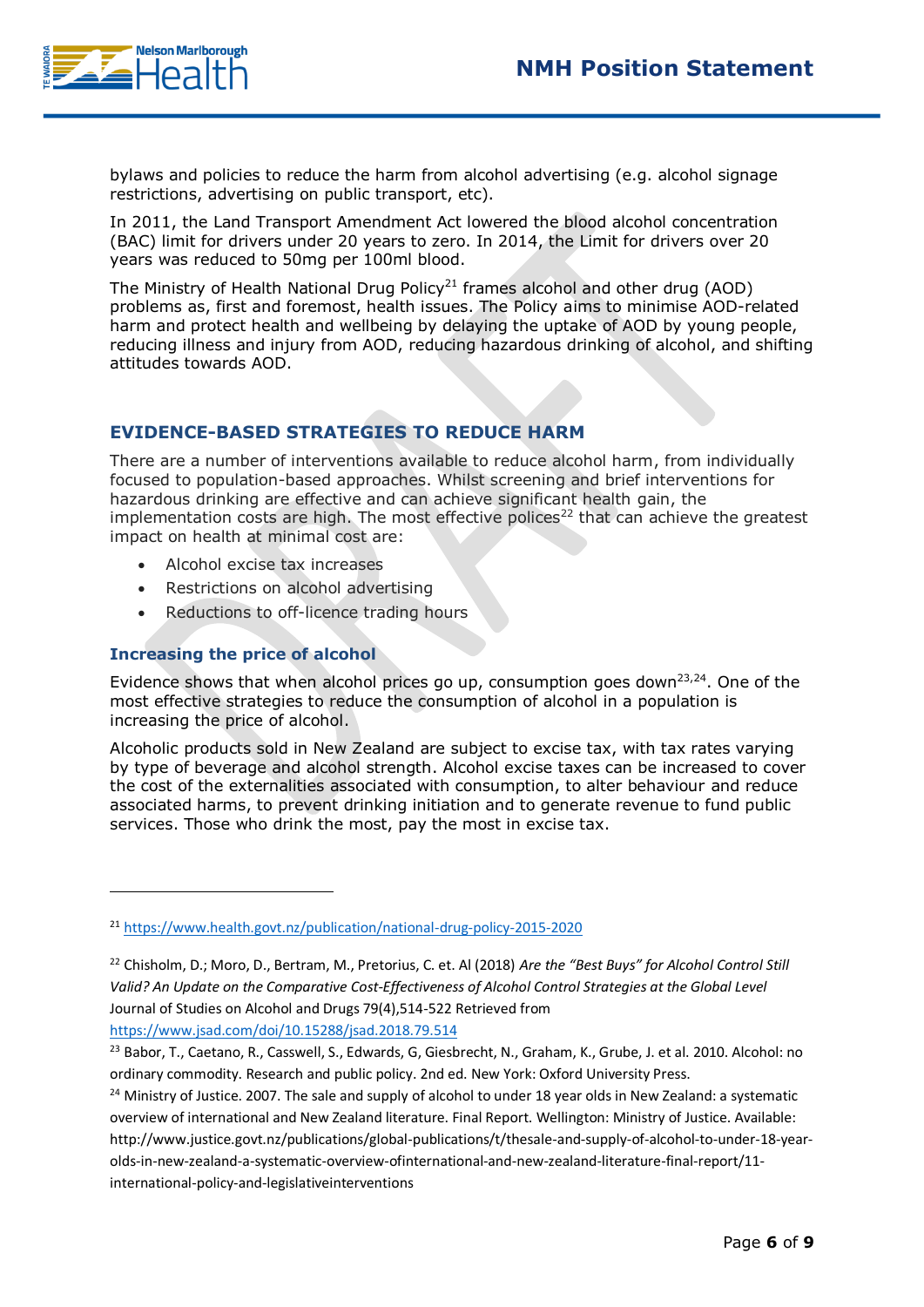

A Minimum Unit Pricing policy can also be used alongside excise tax increases. This policy regulates the floor price or minimum price of a standard drink of alcohol, and so is a targeted measure to reduce the harm from very cheap alcohol in New Zealand.<sup>25</sup>

Research shows that as prices rise, alcohol consumption tends to fall, and with it, the harms that stem from drinking. The cost savings that can be reallocated to public services are considerable.

#### **Increasing the legal purchase age**

Research shows that the legal age to drink or purchase alcohol affects how much, and how early, youth drink<sup>26,27</sup>. A lower purchase age has been shown to be associated with increased harm, increased adolescent access to alcohol, and the lowering of the overall age at which young people start drinking. A higher purchase age acknowledges that the effects of alcohol and its harms are much greater on the developing brain that is continuing to mature well into the twenties. In order for a higher purchase age to be effective, it needs to be combined with adequate enforcement.

### **Reduce alcohol availability**

-

Restricting the availability of alcohol is effective in reducing a range of alcohol-related harms<sup>28</sup>. Availability can be restricted by limiting the hours and days of sale and controlling the location and number of licensed premises.

In New Zealand, alcohol outlets are inequitably distributed with more alcohol outlets situated in socioeconomically deprived areas<sup>29</sup>. Competition arising from high off-licence density is associated with longer trading hours and lower alcohol prices, stimulating demand and facilitating heavier consumption.<sup>30</sup> Local Alcohol Policies or District Plan rules can include restrictions on the density and location of alcohol outlets as well as maximum trading hours.

# **Restrict alcohol marketing and advertising**

The marketing and advertising of alcohol influences the age of the first alcoholic drink and levels of consumption among current drinkers<sup>31</sup>. Alcohol and marketing companies in

<sup>25</sup> https://www.justice.govt.nz/justice-sector-policy/key-initiatives/sale-and-supply-of-alcohol/alcoholminimum-pricing-report/

<sup>&</sup>lt;sup>26</sup> O'Malley P.M. and Wagenaar A.C. 1991. Effects of minimum drinking age laws on alcohol use, related behaviors and traffic crash involvement among American youth: 1976-1987. Journal of Studies on Alcohol 52(5), 478-91.

<sup>&</sup>lt;sup>27</sup> Wagenaar, A.C., Wolfson, M. 1994. Enforcement of the legal minimum drinking age in the United States. Journal of Public Health Policy 15(1), 37-53

<sup>&</sup>lt;sup>28</sup> Babor, T., Caetano, R., Casswell, S., Edwards, G, Giesbrecht, N., Graham, K., Grube, J. et al. 2010. Alcohol: no ordinary commodity. Research and public policy. 2nd ed. New York: Oxford University Press

<sup>29</sup> Morrison, C., Gruenewald, P. J., & Ponicki, W. R. (2015). Socioeconomic determinants of exposure to alcohol outlets. *Journal of studies on alcohol and drugs*, *76*(3), 439-46.

<sup>&</sup>lt;sup>30</sup> ALAC (2012) The Impacts of Liquor Outlets in Manukau City Report No. 3 The spatial and other characteristics of liquor outlets in Manukau City.

<sup>&</sup>lt;sup>31</sup> Ministerial Forum on Alcohol Advertising & Sponsorship (October 2014) Recommendations on Alcohol Advertising & Sponsorship. Retrieved from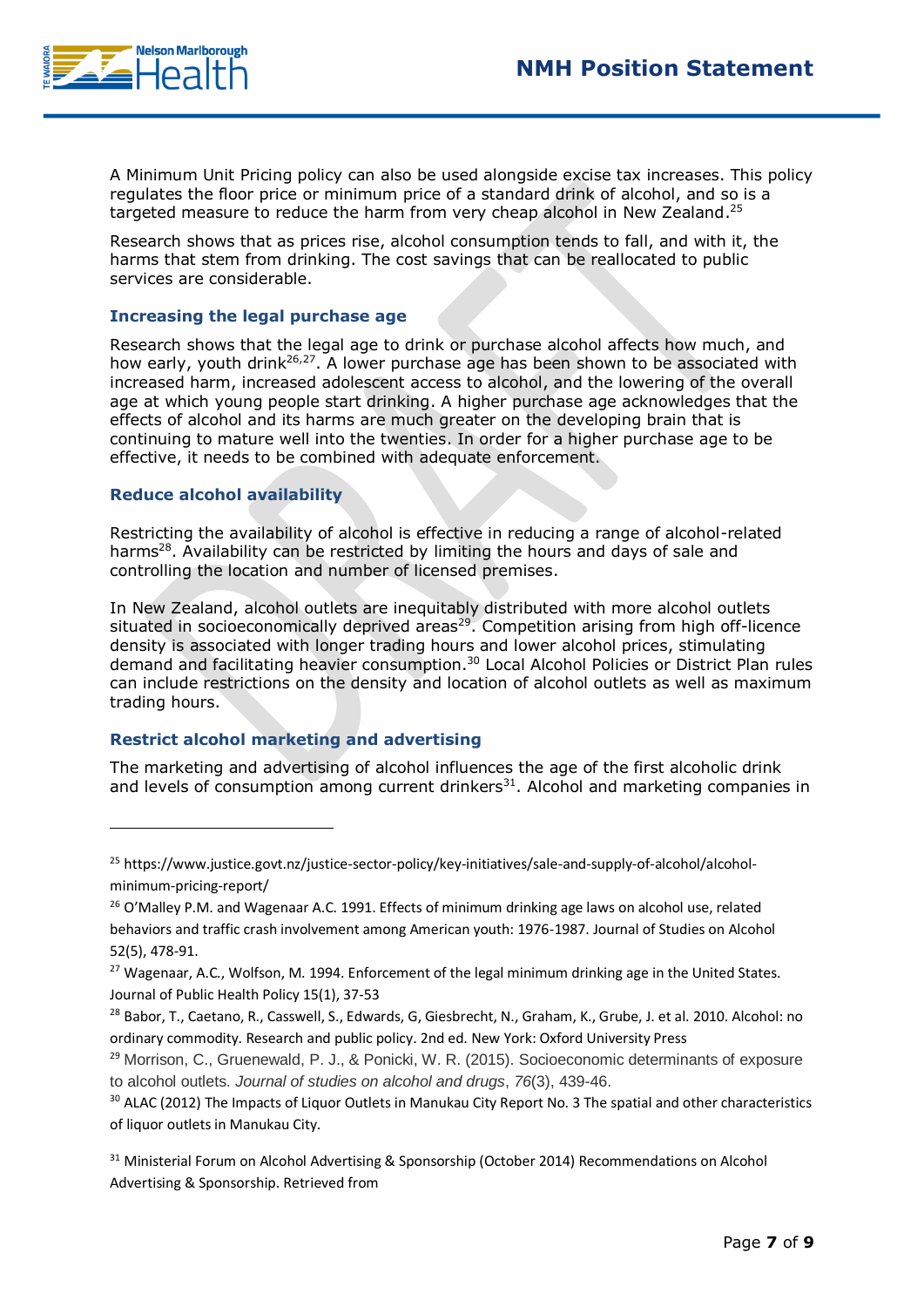

New Zealand have developed their own Code for Advertising and Promotion of Alcohol. This Code contains a set of guidelines for all alcohol advertisements in NZ, ensuring that advertising is socially-responsible and does not appeal to minors. The current code includes restrictions on traditional television broadcasting but does not include rules regarding television subscriptions, on-demand television or user-generated content on social media that is external to alcohol company websites.

Alcohol advertising and sponsorship of sports has been linked to increased problem drinking<sup>32</sup>. In order to reduce the association between sport and alcohol, many independent reviews (New Zealand Law Commission, Ministerial Forum on alcohol advertising and sponsorship) have recommended strong restrictions on alcohol sponsorship and advertising $33$ .

### **Increase drink-driving countermeasures**

Driving performance declines with increasing levels of alcohol in the blood<sup>34</sup>. The legal drink drive limit for drivers;

- under 20 years of age is a blood alcohol concentration (BAC) of zero.
- 20 years and over is a breath alcohol limit of 250 micrograms (mcg) of alcohol per litre of breath and a blood alcohol limit of 50mg of alcohol per 100ml of blood.

Between 2003-2007 in New Zealand, over 25% of road traffic injuries across all road users involved alcohol and 43% of injuries were to someone other than the drinking person responsible.<sup>35</sup> Between 2014-16, 261 deaths resulted from traffic crashes where alcohol (and/or drug use) was a contributing factor.<sup>36</sup> One third of drink driving convictions are for repeat offenders. In 2018, alcohol interlock devices (a breath testing device wired into a vehicle's starting system) became mandatory for serious and repeat drink-driving offenders.

# **Summary**

-

Alcohol contributes to many health, social and economic burdens in New Zealand. To improve population health and reduce health inequities, NMH is committed to reducing alcohol-related harm through a range of evidence-based interventions in our Nelson Marlborough communities.

<sup>35</sup> Connor J, Casswell S. 2012. Alcohol-related harm to others in New Zealand: evidence of the burden and gaps

in knowledge. The New Zealand Medical Journal. 125(1360), 11-27.

[https://www.health.govt.nz/system/files/documents/publications/ministerial-forum-on-alcohol-advertising](https://www.health.govt.nz/system/files/documents/publications/ministerial-forum-on-alcohol-advertising-and-sponsorship-recommendations-on-alcohol-advertising-and-sponsorship-dec14.pdf)[and-sponsorship-recommendations-on-alcohol-advertising-and-sponsorship-dec14.pdf](https://www.health.govt.nz/system/files/documents/publications/ministerial-forum-on-alcohol-advertising-and-sponsorship-recommendations-on-alcohol-advertising-and-sponsorship-dec14.pdf)

 $32$  38 Gee, S., Jackson, S. J. & Sam, M. (2013). The culture of alcohol consumption and promotion at major sports events in New Zealand. Wellington: Health Promotion Agency

<sup>33</sup> [https://www.health.govt.nz/system/files/documents/publications/ministerial-forum-on-alcohol-advertising](https://www.health.govt.nz/system/files/documents/publications/ministerial-forum-on-alcohol-advertising-and-sponsorship-recommendations-on-alcohol-advertising-and-sponsorship-dec14.pdf)[and-sponsorship-recommendations-on-alcohol-advertising-and-sponsorship-dec14.pdf](https://www.health.govt.nz/system/files/documents/publications/ministerial-forum-on-alcohol-advertising-and-sponsorship-recommendations-on-alcohol-advertising-and-sponsorship-dec14.pdf)

<sup>34</sup> Babor, T., Caetano, R., Casswell, S., Edwards, G, Giesbrecht, N., Graham, K., Grube, J. et al. 2010. Alcohol: no ordinary commodity. Research and public policy. 2nd ed. New York: Oxford University Press

<sup>&</sup>lt;sup>36</sup> Ministry of Transport (2017) Alcohol and Drugs 2015 Retrieved from

<https://www.transport.govt.nz/assets/Uploads/Research/Documents/Alcohol-drugs-2017.pdf>